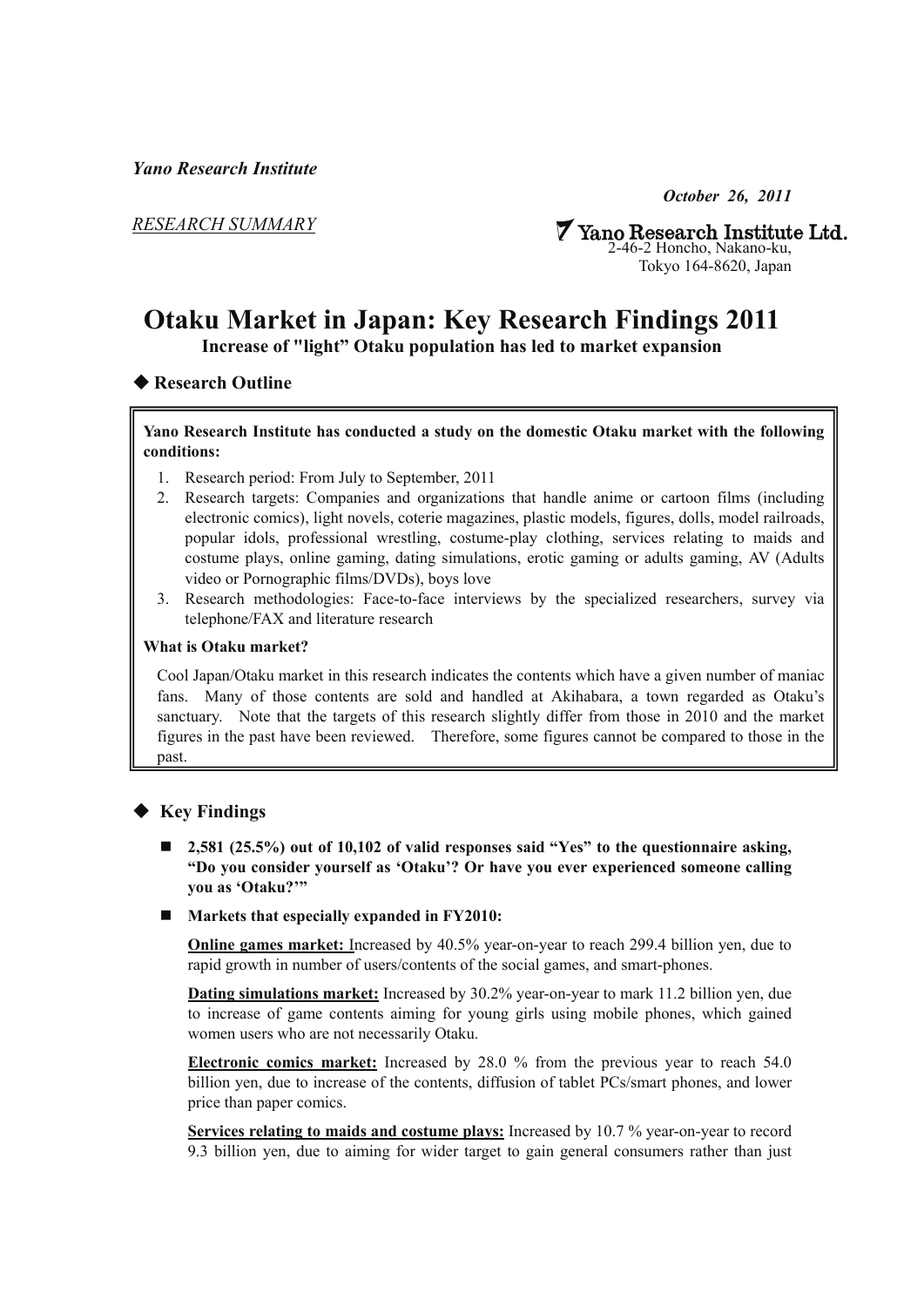Otaku. Also the popularity of long-established shops have expanded the market.

## ◆ **Report format**

Published report: "Cool Japan Market / Japan's Otaku market 2011" Issued on: October 7, 2011 Language: Japanese Format: 646 pages in A4 format Price: 105,000 yen (5,000 yen of consumption tax shall be charged for the sales in Japan.) Yano Research Institute Ltd. (URL: http://www.yanoresearch.com) **Contacts:** Public Relations Phone: +81-3-5371-6912 E-mail: press@yano.co.jp

## **Market size of Otaku market by category in FY 2010 to FY2011**

| Category                                              | <b>Market Overview</b>                                                                                                                                                                                     | <b>FY 2010</b><br>market<br>size | From<br><b>FY2009 to</b><br><b>FY2010</b> | <b>FY2011</b><br>market size<br>forecast |
|-------------------------------------------------------|------------------------------------------------------------------------------------------------------------------------------------------------------------------------------------------------------------|----------------------------------|-------------------------------------------|------------------------------------------|
| Electronic<br>comics                                  | Diffusion of broadband, advanced functions in<br>cell phone terminals, diffusion of smart<br>phones/tablet PCs are expected to continue<br>driving the market even more.                                   | 54.0<br>billion yen              |                                           | 70.0<br>billion yen                      |
| Coterie<br>magazines                                  | With increase of "light" users, download sales<br>and more shops handling coterie magazines, the<br>market is expected to continue scaling up.                                                             | 70.0<br>billion yen              |                                           | 68.2<br>billion yen                      |
| Light novels                                          | The market continues to grow due to success of<br>mixed-media strategies: the novels have been<br>developed into anime, movies and games and etc.                                                          | 31.6<br>billion yen              |                                           | 33.2<br>billion yen                      |
| Plastic<br>models                                     | With character plastic models became popular; the<br>market successfully gained younger fans. As new<br>TV series of "Gandum" starts broadcasting, the<br>market is likely to continue growing in FY 2011. | 26.2<br>billion yen              |                                           | 26.5<br>billion yen                      |
| Figures                                               | With their reasonable prices, deformed figures<br>and figures with gimmicks are expected to<br>continue driving the market.                                                                                | 29.3<br>billion yen              |                                           | 30.6<br>billion yen                      |
| Dolls                                                 | Though the market declined due to the economic<br>recession in FY2009, the support from solid fans<br>and increase of younger fans turns the market to a<br>slight increase.                               | 13.7<br>billion yen              |                                           | 13.8<br>billion yen                      |
| Model<br>railroads                                    | The economic recession and failure to gain new<br>fans have turned the market into scale-down in<br>FY2009. The market is predicted to continue<br>declining although very slightly in FY2010              | 16.0<br>billion yen              |                                           | 16.0<br>billion yen                      |
| Popular idols                                         | Although popularity of AKB48 has become<br>nationwide, the market seems to be supported<br>only by a few of zealous fans.                                                                                  | 55.7<br>billion yen              |                                           | 56.8<br>billion yen                      |
| Professional<br>wrestling                             | Once a very popular market with wider range of<br>fans, the market has been shrinking since the<br>latter half of 1990s with less TV broadcasting.                                                         | 12.5<br>billion yen              |                                           | 12.2<br>billion yen                      |
| Costume-play<br>clothing                              | Due to wider recognition of "costume-plays" and<br>increase in number of devotees and related<br>events, the market is predicted to continue<br>growing.                                                   | 41.2<br>billion yen              |                                           | 41.7<br>billion yen                      |
| Services<br>relating to<br>maids and<br>costume plays | The market is expected to turn to increase due to<br>targeting of general customers rather than just<br>Otaku and steady growth of long-established<br>shops.                                              | 9.3<br>billion yen               |                                           | 9.6<br>billion yen                       |
| Online<br>gaming                                      | Rapid increase of light users along with diffusion<br>of social games is boosting the market.                                                                                                              | 299.4<br>billion yen             |                                           | 316.1<br>billion yen                     |
| Adults gaming                                         | Despite increase of users, gaming abuses and<br>decrease in number of contents are shrinking the<br>market after it peaked in 2002.                                                                        | 26.1<br>billion yen              |                                           | 25.2<br>billion yen                      |